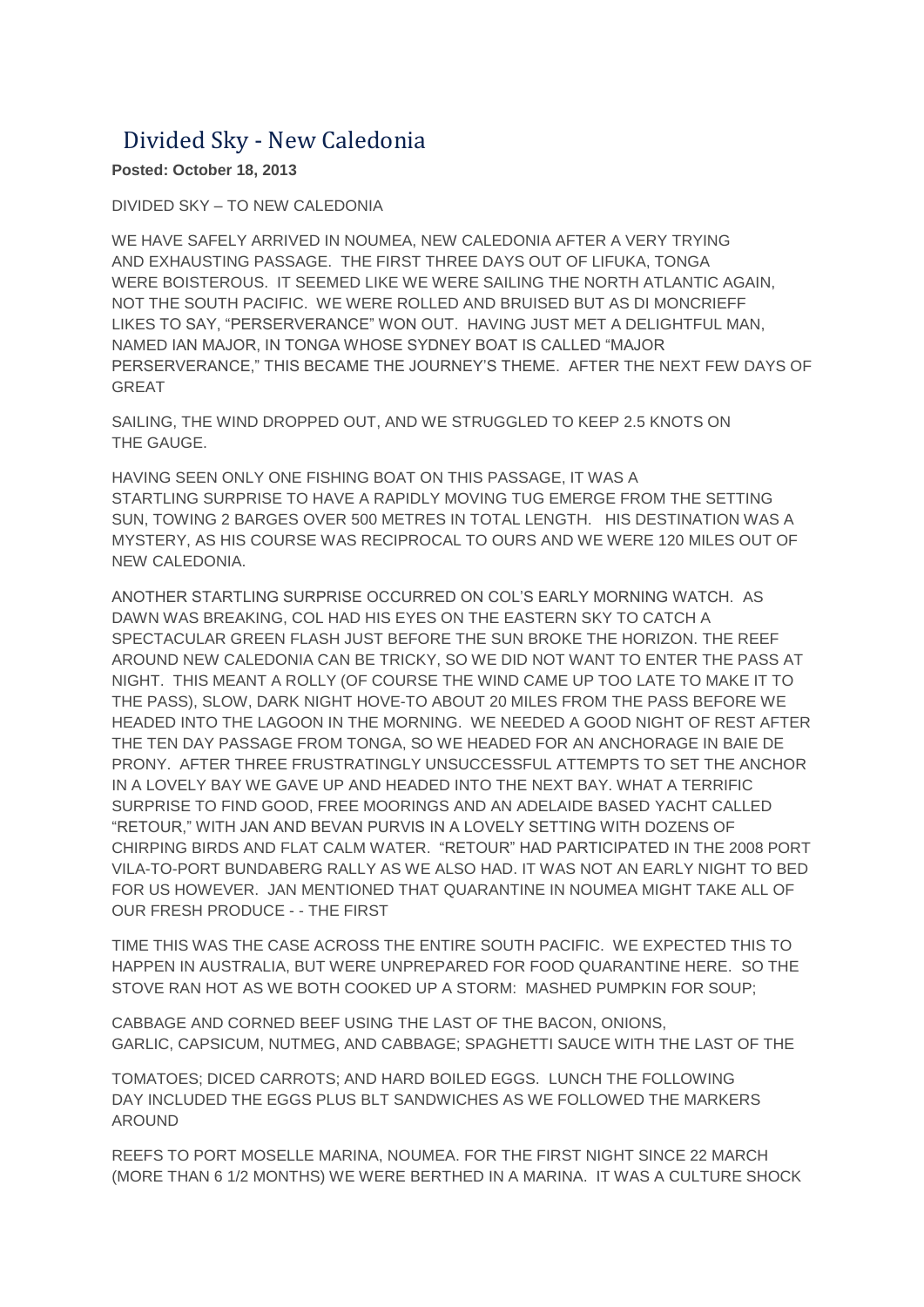TO SEE THE CITY LIGHTS AND HEAR THE TRAFFIC NOISE FROM THE COCKPIT OF DIVIDED SKY. NEARLY EVERY NIGHT HAS BEEN A SOCIAL OCCASION, AS WE'VE BEEN CATCHING UP WITH OTHER CRUISERS FROM AROUND THE WORLD.

JUST TO BACKTRACK A BIT, BEFORE WE CLEARED OUT OF TONGA WE STOPPED IN LIFUKA, HA'APAI ON A GENEOLOGY SEARCH FOR INFORMATION ABOUT A LONDON

MISSIONARY SOCIETY MINISTER NAMED JOHN THOMAS. OUR SEARCH WAS MOST INTERESTING, AS WE LEARNED THAT JOHN THOMAS WAS A RESPECTED FRIEND OF THE

FIRST MODERN TONGAN KING IN THE 1830'S, AND WAS EVEN GIVEN MENTION IN A LIFUKA HISTORICAL PAMPHLET. OUR ENQUIRY LED US TO A TONGAN TOURISM

MINISTER WHO HAD 3 BROTHERS PLAYING RUGBY IN EUROPE. WHAT AN UNEXPECTED, BUT DELIGHTFUL DIVERSION! WE ALSO RAN INTO DON MACINTYRE (OF SOLO ROUND-THE-WORLD RACING PLUS ANTARCTIC WINTERING FAME) ON HIS YACHT "ICE" WHICH WAS WORKING ON THE PRESERVATION OF WRECK DIVE SITES IN THE HA'APAI AREA. HAVING CLOCKED UP OVER 20,000 MILES SINCE OUR LAUNCH IN JUNE 2012, IT IS

ALMOST UNBELIEVABLE THAT THE GPS NOW SHOWS ONLY 860 NM TO COFFS HARBOUR. WE SHOULD BE HEADED THAT WAY IN A COUPLE OF WEEKS.

COLIN AND JEANNE HARRISON

YACHT "DIVIDED SKY"